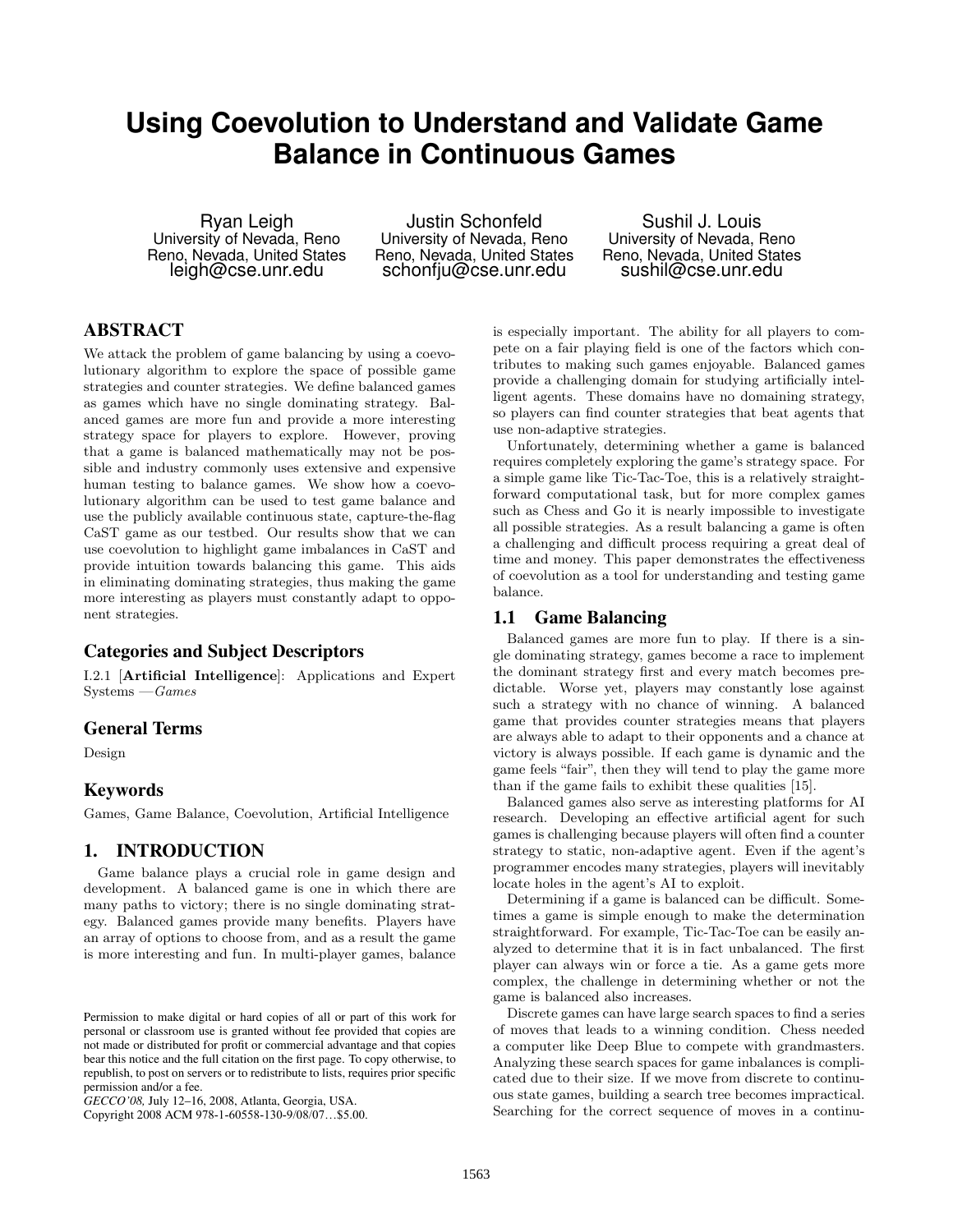ous space requires that the space be discretized resulting in a loss of fidelity. Mathematically proving continuous state games are balanced is often difficult due to the complicated non-linear interactions between their rules.

Currently, games are balanced by hand tuning, but this approach presents several problems. Humans players are expensive in both time and resources, and even human players cannot explore all strategies. It takes time to play games and a human can only explore a relatively small facet of a game each time they play. Commercial games undergo extensive player testing before they are released partly due to game balance issues. In this paper, we explore game balancing with respect to a simple game environment, looking towards making the game a useful platform for designing adaptive agents in the future.

#### *Adaptive Agents*

Balanced games provide a platform for researching adaptive agents. We define an adaptive agent to be agent that observes an opponent's play, analyzes it, and responds accordingly. An adaptive agent has four stages: First, the agent "observers" the opponent. Second, the agent builds a model of the opponent. Third, the agent trains against the model in a separate simulation. Fourth, in the next match, the agent uses its new strategy or strategies against the opponent.

Things to note about this procedure: "Observing" can either be done egocentrically or globally, either with limited information or full information. The opponent does not have to be human, but could be another agent. Lastly, the separate training simulation can either be run offline or online while the main game is progressing.

Adaptive agents have many uses. For players who do not or cannot play games multiplayer, the adaptive agent can provide a challenging opponent. This can even apply to single player games. As the player progresses in the game and learns the agent's tricks, the agent also learns the player's tricks. This can lead to entirely new behavior from the agent during the next game. Additionally, an adaptive agent can meet the needs of players of different skill levels by choosing strategies the player will do better against [3, 4].

We are developing our adaptive agents for real-time continuous state games for three reasons. First, many highselling and highly-rated commercial games these days are real-time continuous state games. Fifteen of the top twenty rated games of 2007 are real-time continuous state games [7], and of the top ten selling games of 2007 half are realtime continuous state games [11]. Second, we have experience working in the domain of these games [12, 13]. Third, real-time continuous state games have not been explored for research as much as turn-based discrete games [6, 14, 1].

To aid us in developing our adaptive agents, we impose two guidelines on the game we are designing. First, the game must be balanced so that the adaptive agent can formulate a counter strategy. If the game is not balanced, then the player can find a strategy that the agent cannot beat and the purpose of adaptive agents have been defeated. Second, the player's strategies must be able to be determined based on analysis of the player's actions. Analyzing a player's strategies directly from their actions can be difficult because different strategies can share similar moves and no moves may directly correspond to a single strategy. By ensuring that certain actions correspond to certain strategies, then

those strategies can be easily observed. This ensures that we can build a model of the player for later training.

#### 1.2 Using coevolution to evaluate game balance

Coevolutionary algorithms are a subset of genetic algorithms which optimize problems with coupled fitness functions such as two player games[9, 8, 10]. In two population coevolution, two populations of players are repeatedly compared and evolved against one another. Each generation, one population tests the other population and successful individuals may pass their successful strategies to the next generation. The two populations form an "arms race" [5], constantly changing and improving to beat the other population.

Evolutionary algorithms tend to converge towards strategies that win all the time. Coevolution has the advantage of being able to play games faster than humans and searching the strategy space implicitly in parallel [10]. As we will demonstrate experimentally for our game CaST, and likely for many similar games, if dominating strategies exist in the game, coevolution will likely find them and converge. If the game is balanced with proper counter strategies, then the two populations will never stop adapting to each other.

Even if a game is unbalanced and there exists an ultimate strategy coevolutionary search is not guaranteed to locate it. Deficiencies in the agent representation may prevent the search from testing all of the strategies available to a human player. Although the portion of the strategy space coevolution can explore is limited by the representation, within that rather large space, coevolution can be used to locate game imbalances. The remainder of the strategy space can be explored via human testing.

In section 2, we describe the CaST game, the strategy space, and the agent artificial intelligence used. We discuss coevolution, how it works, and its relationship to game balancing in section 3. Section 4 and 5 describe our experimental design and results respectively. Lastly, we give our conclusions and future work in sections 6 and 7.

# 2. THE GAME

# 2.1 The Initial CaST Game Rules

CaST is a two player, real-time action game where the goal is to be the first to score 50 points. CaST is short for "Capture, Steal, Territory". If neither player scores 50 points in a 5 minute time period, then the player with the most points wins. Each player controls a single ship equipped with a tractor beam.

We developed CaST for two reasons. First, it is a good game for testing game balancing. It is complex enough to require balancing due to its continuous nature but simple enough to find a representation of its rules for use in a GA. Second, it is a good test platform for developing agents because it is easy to tell which strategy they are using when deployed.

#### *2.1.1 Scoring Points*

There are two ways a player can score points: 1) by capturing a crate and taking it to their base, or 2) by controlling more territory than their opponent. Points that are acquired through taking a crate to a base are counted as crate points.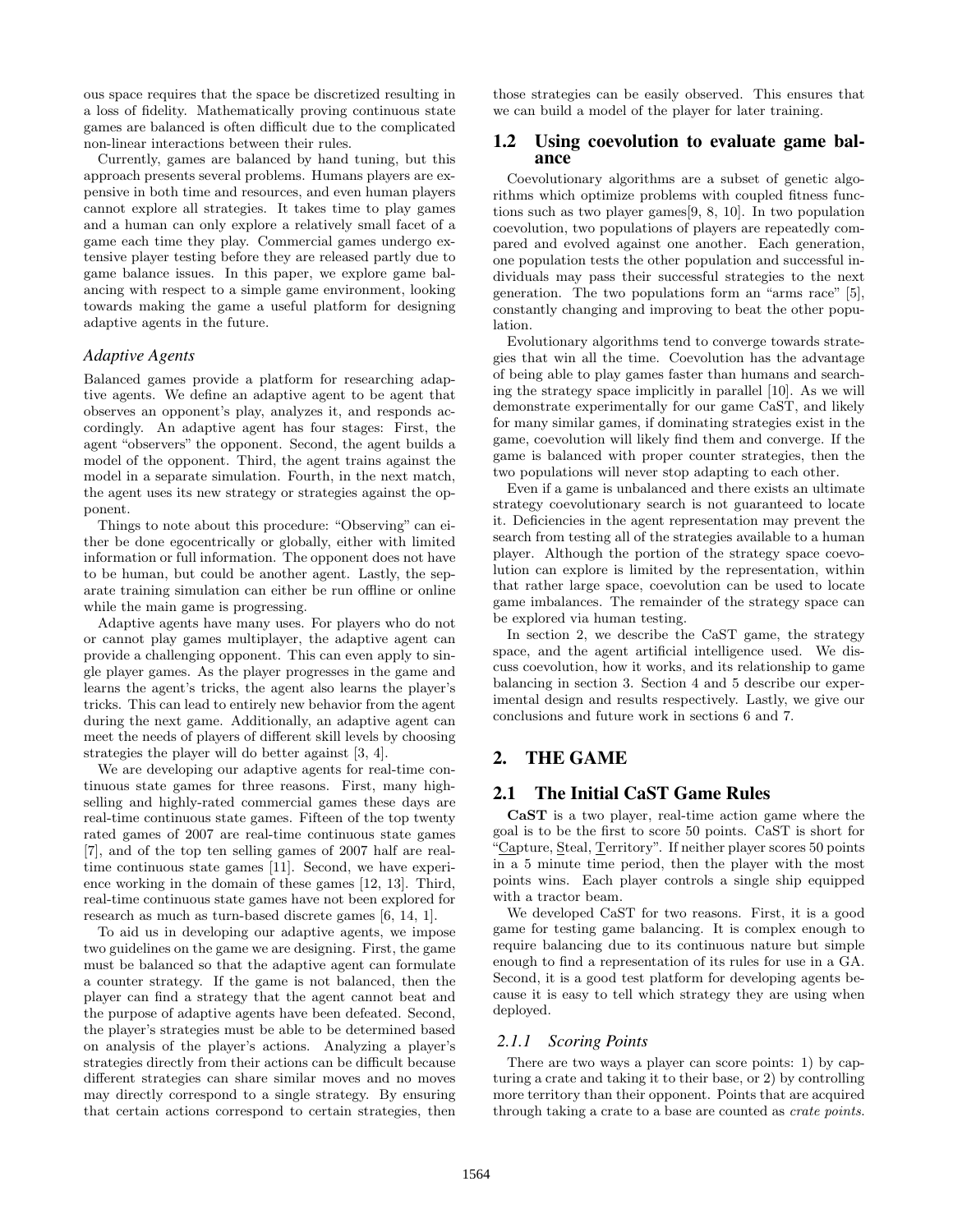

Figure 1: A ship is capturing a crate. The trail extending from the crate represents progress in capturing. When the trail reaches the ship, the crate becomes captured.



Figure 2: The red player is about to capture the crate upon returning to his base. Along the way, he has flipped several tiles to his color.

Points that are acquired through controlling territory are counted as territory points.

To capture an unclaimed crate, the player must use their tractor beam on the crate for a short period of time  $(\frac{1}{2}$  second). As long as the crate lies in the arc described by the tractor beam capturing progress is made (Figure 1). Capturing progress is indicated by a yellow line extending from the crate to the player's ship. A captured crate can be stolen by the opposing player if they focus their tractor beam on the crate for a period of 1 second. After capturing a crate, a player can score points by returning to their base with the crate in tow. Once it has been taken to a base the crate then reappears at it's starting position. If a player is towing a crate then they are unable to take control of tiles.

Scoring points through territory requires that a player controls more tiles than their opponent. A tile is controlled by the last player to have physically occupied the tile. Periodically, the game awards points to the player with the most tiles based on the following equation:

$$
points = \Delta Tiles \cdot \Delta Time \cdot C \tag{1}
$$

where  $\Delta Tiles$  is the difference in tiles between players,  $\Delta Time$  is the time since the last check, and C is a constant representing the rate of tiles per second. Initially, C had a value of  $\frac{1}{100}$ .

#### *Ship Physics*

The ships move according to a simple physics model. A ship's speed changes each tick by  $t \times accelerationst \times \Delta Time \times$  $s/s_{max}$ , where t is a throttle set from -1 to 1, s is the



Figure 3: This is CaST at the start of a match. Each player starts in the corner near his base. The flag is in the middle. The thing diagonal rectangles are obstacles that players must drive around.

current speed,  $s_{max}$  is the max speed, and  $accelCost$  is an acceleration constant. A ships rotation changes each tick by  $r \times turnConstTime \times s/s_{max}$ , where r is a rudder set from −1 to 1 and turnConst is a turning constant. The tractor beam can be used to capture unclaimed crates and to steal crates from the opponent.

#### *The Game Board*

CaST is played in a two-dimensional arena of 800 by 600 pixels surrounded by walls (see Figure 3). Four additional walls are placed in the center of the arena blocking access to the crate. The map is divided evenly into 64 tiles, called territory tiles. Each territory tile can be in one of three states: controlled by player 1, controlled by player 2, or uncontrolled. At the center of the board is a crate. At the upper left corner of the board is player 1's base and in the lower right corner is player 2's base.

#### 2.2 The Strategy Space

Since one of the goals of CaST is to serve as a platform for researching opponent modeling it needs a well defined strategy space. CaST was designed to have three core strategies, each of which cancels out one of the others.

- Crate Running The player takes the quickest route to the crate, grabs it, and returns it to their base. This process is repeated as many times as possible.
- Grab Territory The player tries to convert as many tiles to their side as they can. Priority is given to converting territories controlled by their opponent.
- Stealing Crates The player waits around the crate until his opponent takes the crate. Then the player steals the crate and returns it to their own base.

Each of these strategies beats one of the other core strategies and loses to the third, much like Rock-Paper-Scissors. Crate Running beats Grab Territory as it will earn more points at the end of a match than Grab Territory. Grab Territory beats Stealing Crates because grabbing territory generates points that Stealing Crates cannot block. Stealing Crates beats Crate Running because stealing crates prevents the opponent from taking the crate to their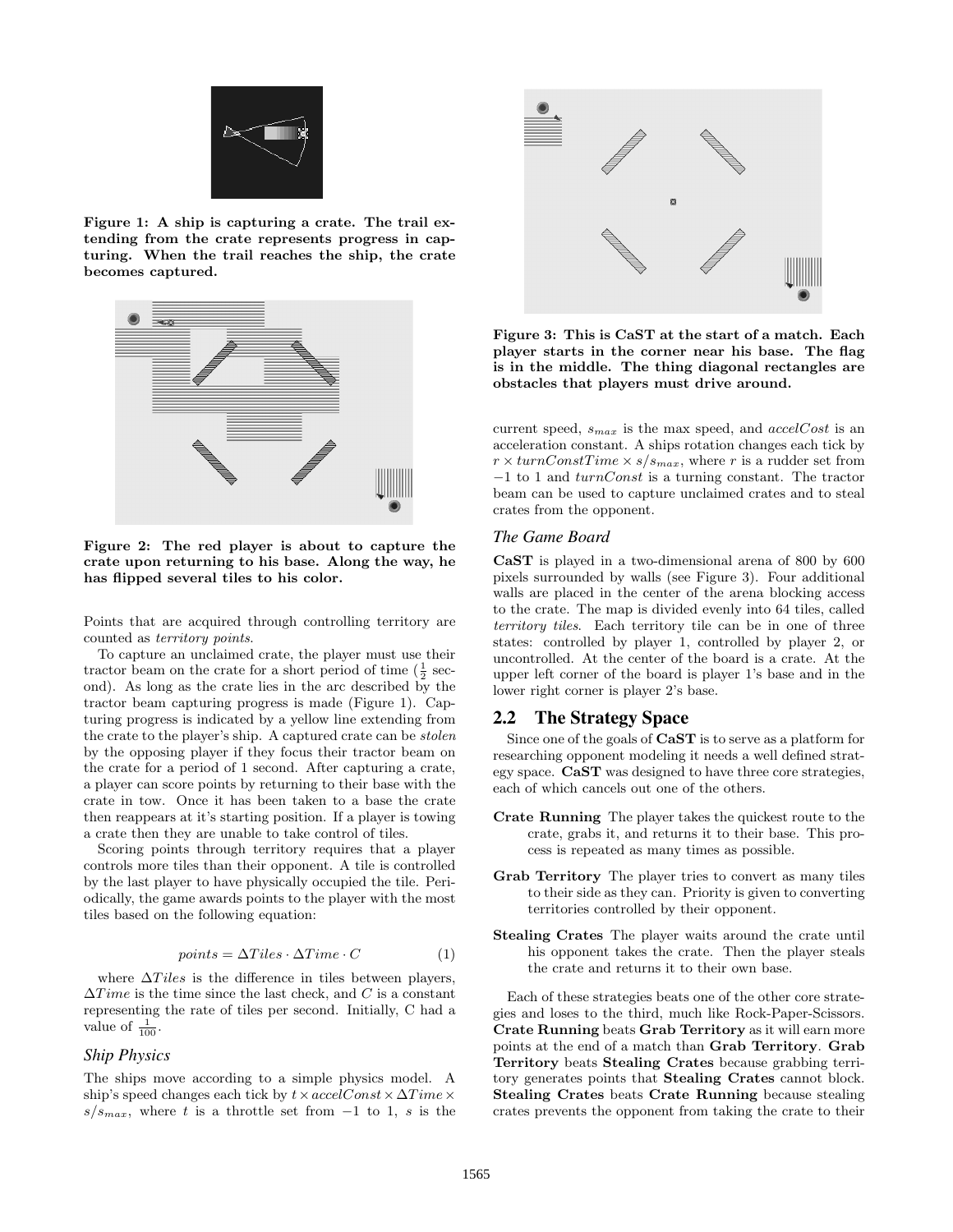base and scoring. The nature of these core strategies ensures that for any strategy a player chooses, there is another strategy to counter it. Also, each strategy should tie when played against itself, as their point outputs will be the same.

## 2.3 Agent AI: Representing the Strategies

Each player is represented as a state-machine with three states, one for each core strategy. Each state will run for a set amount of time after which a new state will be chosen. The runtime for each state is determined by a parameter specific to that state. Each state has a probability of getting chosen such that  $P_{crate} + P_{grab} + P_{steal} = 1$ . Once a state is chosen, it is queried every 0.5 seconds to determine the next action. Ship navigation is handled by a combination of A\* and a low-level reactive navigator to avoid their opponent.

The A\* algorithm works on an adjacency map generated by dividing the game arena into a 16 by 16 grid. Each grid intersection is a vertex in the adjacency map and the edges connect neighboring vertices including diagonals. Each edge is tested to see that it does not intersect with fixed obstacles in the map. If an edge does intersect with an obstacle, it is removed from the map.

Each point in the path that  $A^*$  finds is passed into the low-level navigator. First, it finds the heading to the desired point (dh) and sweeps across an array of angles. The length of the array is  $2 \times sweepWindow$  and stores the vote of each angle as a possible candidate direction. The value of each vote  $(v)$  for each angle  $(a)$  is based on the following equation:

$$
v(a) = \begin{cases} \frac{C \times turnBias \times (1 - |dh - a|)}{2 \times sweepWindow} & \text{if } a < dh \\ \frac{C(1 - |dh - a|)}{2 \times sweepWindow} & \text{if } a > = dh \end{cases} \tag{2}
$$

where  $C$  is a scaling constant and  $turnBias$  applies a scalar to angles left of the desired heading. This value, if not 1.0, gives a preference to move right or left depending on whether or not turnBias is less than or greater than 1.0 respectively. Second, the navigator then does coarse ray traces around the perimeter of the ship within a certain distance  $(distThresh)$ . If a ray trace intersects with land, angles in the voting array around that ray trace angle receive a penalty of  $p(a) = distToLand/distThresh$ . The ship then turns towards the angle with the highest value of  $v(a) \times p(a)$ .

## 2.4 Evolving the Agent

Genotype: The genotype is comprised of 11 distinct parameters and is stored as a bit string of length 72. Each state is represented by two parameters: the probability of transitioning to the state from either of the other states, and the amount of time to stay in the state. The last five parameters tune the low-level navigator.

Phenotype: The first set of decoded parameters determines the probabilities for transitioning from one state to another. The three parameters are summed and a random number is chosen between 0 and the total. The parameter that corresponds to the random number is the next state. Each parameter is 6 bits long and decodes to a value between 0 and 63.

The second set of parameters determine how long each state runs. Each parameter is 6 bits long and decodes to an amount of time ranging from  $\frac{1}{8}$ th of a second to 8 seconds in increments of an  $\frac{1}{8}$ th of a second.

The last set of parameters tune the low-level navigator as shown in Table 1.



Figure 4: The simplex for each strategy shows wins against the space of mixed strategies with dark grays meaning more wins.

A single player's actions during a run of the game can be described as the amount of time spent in each of the three states. Mixed strategies such as grabbing the crate and taking an indirect path to the base in order to flip additional tiles can expressed as time spent with Crate Run and time spent with Territory Grab. The agent representation can replicate this time breakdown through the use of appropriate parameters. Although players can employ more subtlety when using a mixed strategy than the agent, the agent can still mimic those decisions with parameters that result in a similar time breakdown. Fidelity may be lost, but anything the player does can be mapped into the space of possible strategies for analysis and replication.

# 3. BALANCING WITH COEVOLUTION

Ideally, any core strategy will beat one of the other core strategies and lose to the third. In the space of mixed strategies, the strength of a core strategy will weaken as the level of the strategy it is good against in the mixed strategy lessens. This balance is depicted in Figure 4 where each triangle is a simplex graph. A simplex is a three-dimensional point where the sum of the components equals one. Black points in the graph correspond to high levels of success against that mixed strategy. The ability for a core strategy to win against a mixed strategy lessens as it moves away from the corner of the core strategy it does well against. The line between the core strategy and the dominating strategy is all white, because any mixed strategy on the line will result in either a tie or a loss. Realistically, unless the rules are set just right, these gradients will not arise. We use coevolution to test if the game is balanced and to suggest which mixed strategies are too weak or too strong.

#### 3.1 Testing the Game

Competitive coevolution creates an arms race between two populations, where each population is trying to beat the other [16]. Through the course of a coevolutionary run, the strategy space is sampled and searched many times faster than human players can do by themselves. In our experi-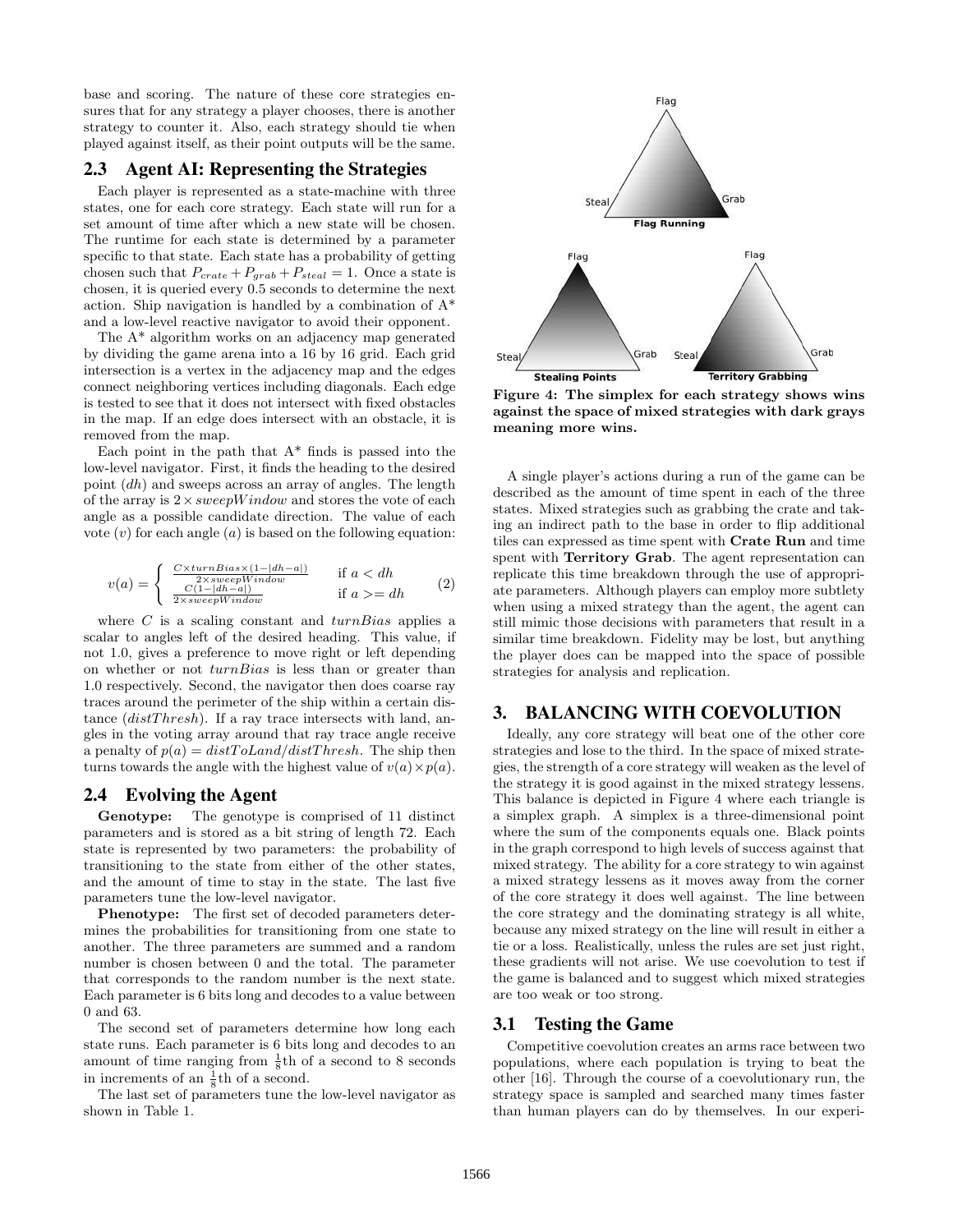Table 1: Parameters Used by the GA for Obstacle Avoidance

| Name             | Bits         | Values         | Description                               |
|------------------|--------------|----------------|-------------------------------------------|
| sweepWindow      |              | $0 - 127$      | Numbers of angles to sweep left and right |
| voteScalar $(C)$ | $\mathbf{8}$ | $0 - 2.56$     | Scalar $C$ used in Eq. 2                  |
| turnBias         |              | $-0.64 - 0.63$ | Give preference to turn left of right     |
| distThresh       | 9            | $200 - 711$    | Range to search for land                  |
| landSweepRes     | 5            | $1 - 32$       | Angle distance between land raytrace      |

ment, each population takes the role of one of the two players. In a game with good balancing, if one population converges on one strategy, then the other population will find an appropriate counter strategy. The first population will then need to change its strategy to beat the second population again. This will form cycles in the population, as they both constantly try to out do each other. For example, if the first population converges on the Crate Running strategy, then the second population will have to move to the Territory Grab strategy. To counter this move, the first population must then adopt the Steal Crates strategy. This cycle will continue until the end of the coevolutionary run.

If the game is not properly balanced, then many things may happen. One strategy may be weak, causing the populations to cycle inside a smaller area of the search space. One strategy may dominate all the other player's strategies, causing one population to converge and the other to drift around looking for a counter strategy. By looking at the patterns of the populations as they change over time, weaknesses or strengths can be discovered providing insight on changes to bring game balance.

#### 3.2 Coevolutionary Algorithm

We used a competitive two population coevolutionary algorithm to evolve and test game playing agents for CaST. The algorithm we used is a variation of the one described by Rosin and Belew ([16]). An outline of the algorithm is provided below:

```
Initialize two populations
Designate populations as hosts and parasites
do
    Choose individuals from parasites to test hosts
   Evaluate hosts against the parasite sampling
   Save best individual of hosts to hall of fame
    Copy best of last hosts to new population
    Create children for remainder of new population
    Exchange roles of two populations
while(Ending condition not met)
```
This algorithm used shared sampling when choosing parasites, fitness sharing, and a hall of fame. Shared sampling ensured that the small set of parasites chosen maximally test the host population. The shared sampling procedure chooses parasites that performed well against individuals that the other parasites in the current sample did not perform well against.

Fitness sharing rewards individuals that competed well against a parasite that other individuals did not compete well against. This ensures that standout individuals will receive higher fitness for wins against hard parasites than an individual with an equal number of wins against easier parasites. Fitness sharing also encourages niching, allowing for multiple counter strategies in one population. The fitness calculation also included a second component designed to minimize the number of collisions the ships were involved in. As the simulation progressed, we logged all collisions of the host individual that last longer than a half second. We ignored shorter collisions as this game is quick paced and short collisions are often unavoidable. The number of collisions between 0 and 100 are normalized from 1.0 to 0 and is saved for each of the individuals matches. If the number of collisions is over a hundred, we set the value to 0. After fitness sharing is calculated for each individual, we scale this fitness by the average of these normalized collision counts. This way, we prefer individuals with high fitness that crash the least.

Lastly, the hall of fame ensures that individuals not only perform well against the current parasite population, but also against good parasites from earlier generations in the coevolutionary run.

#### *Coevolution Parameters*

Each run of the coevolutionary algorithm was done with a population size of 30 for 100 generations. For testing the host population, three parasites were chosen using shared sampling and three members of the hall of fame were chosen at random. For reproduction, we used roulette selection, 1-point crossover with a probability of 70%, single bitwise mutation applied to each bit with a probability of 5%, and the top two members of the last generation were passed to the next generation.

# 4. EXPERIMENTAL DESIGN

We propose a game balancing process consisting of three stages:

- 1. Coevolve two populations of game playing agents
- 2. Analyze the dynamics of the coevolutionary process
- 3. If the game is unbalanced, tune the game rules and parameters

Although we repeated this process more than five times we will only show the analysis for five key iterations of the game balancing process: the initial game, three midway through the game balancing process, and the final balanced game. For each iteration, we describe the rules used, show graphs (see below) resulting from those rules.

# 4.1 Analysis

During each coevolutionary iteration the algorithm was run five times. The combined results of all five runs were displayed as a heat map combined with a simplex graph. The simplex heat map is our primary form of visualization and takes a simplex-value mapping and displays it in a range of grayscale values. We generate our graphs in three phases. First, the parameters for state selection are converted into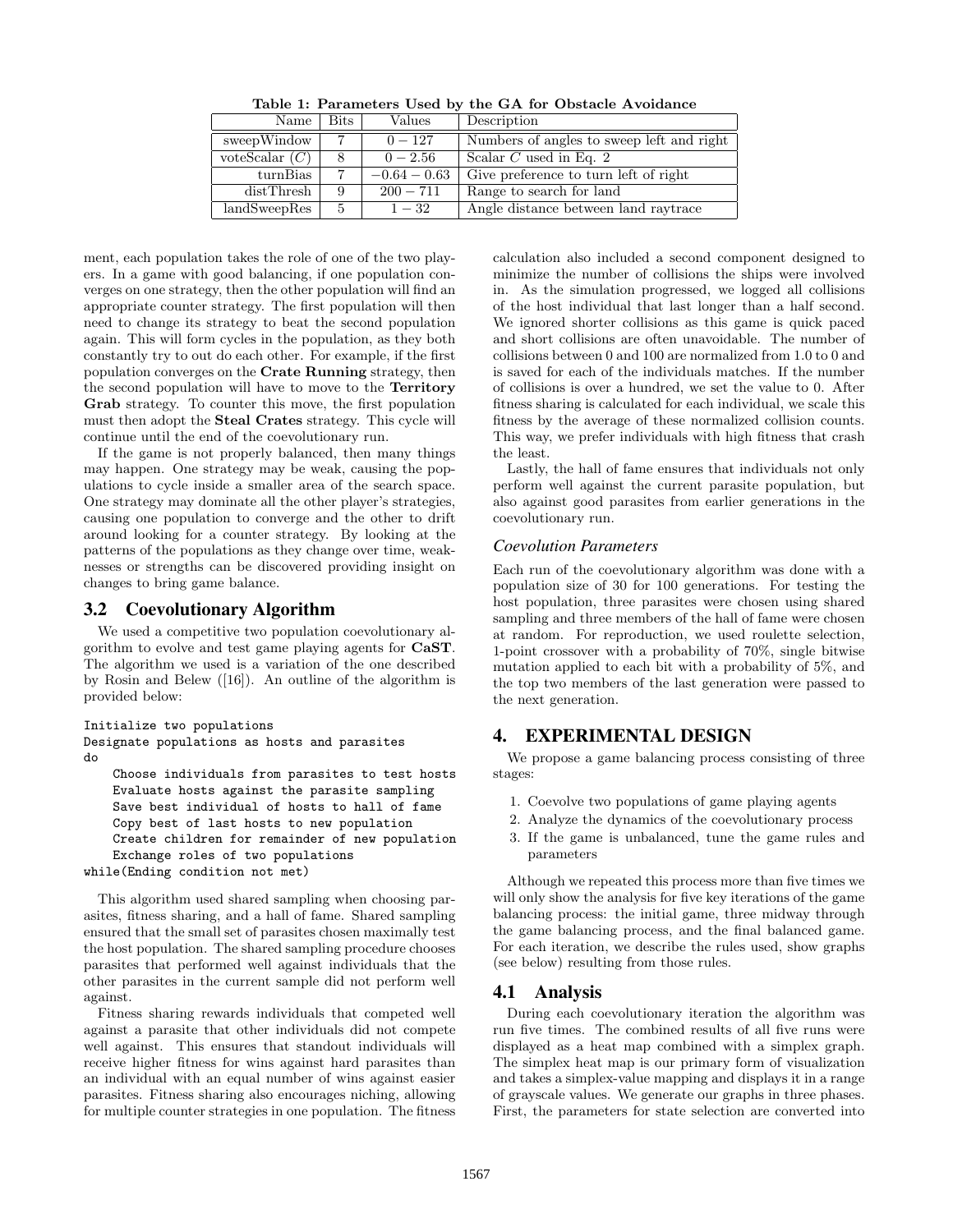

Figure 5: A simplex heat map with example data points. Each data point from top to bottom is max fitness,  $\frac{2}{3}$  max fitness,  $\frac{1}{3}$  max fitness, and lastly two overlapping points each at  $\frac{2}{3}$  max fitness.



Figure 6: The simplex heat maps for both populations of all five coevolved runs under the initial game rules. Dark spots indicate that those portions of the strategy space were better represented in the runs. Stealing Crates is the strongly preferred strategy.

simplex values. Second, we weight the simplex values by the time each state runs. For example, if each state has an equal chance of running, but Crate Running and Territory Grab run for one second and Steal Points runs for two seconds, then overall Steal Points will run for half of the simulation and the other two states will run a quarter of the time each. In other words, this value is the predicted fraction of time that each behavior will run. The third phase converts the simplex values into two dimensional coordinates. The value for the simplex point equals the normalized fitness times a scalar (30 for the graphs we present). This value becomes an impact radius and all points within a distance of this radius receives an value increase equal to the impact radius minus the distance between points. Finally, the whole graph is normalized such that the highest value is black and the lowest white and then graphed.

Figure 5 shows a graph with a few sample points: one at max fitness, one at  $\frac{2}{3}$  max fitness, one at  $\frac{1}{3}$  max fitness, and lastly two overlapping points at  $\frac{2}{3}$  max fitness each. These graphs aim to show where high fitness individuals tend to converge. Convergence looks like dark black spots while a lack of convergence would be a cloudy gray.

# 5. GAME BALANCING

## 5.1 Initial Configuration

In the initial configuration, capturing an unclaimed crate took  $\frac{1}{2}$  second, stealing the crate took 1 second, returning the crate earned 5 points and holding territory earned  $\frac{1}{100}$ points per difference in tiles per second. The heat map produced by these parameters are shown in Figure 6.

Figure 6 shows that individuals tended to converge on



Figure 7: Simplex heat map of the first iteration. Notice that stealing is now highly effective as well.

Crate Running heavy strategies but also spent time along the Crate Running and Territory Grab edge. The figure also shows that individuals using the Crate Stealing strategy were not heavily represented in the population. This suggested that either the evolved agent was unable to effectively implement stealing or that stealing was unbalanced.

#### 5.2 Iteration 1

In response to the results of the initial coevolutionary analysis we altered the difficulty of the stealing strategy by reducing the time it took to steal a crate. The time required to steal a crate was changed to 0.75 seconds from 1 second. The results of the change are shown in Figure 7. As can be seen in the figure, reducing the time caused Stealing Crates to become a preferred strategy along with Crate Running. The edge between Crate Running and Territory Grab continued to show some activity but Territory Grab itself remains relatively unrepresented.

# 5.3 Iteration 2

In order to address the weakness of the Territory Grab strategy the constant C was increased from  $\frac{1}{100}$  to  $\frac{1}{75}$ . Figure 8 shows that this small change caused both populations to almost completely converge on Stealing Crates. Since the only change in the rules was to change the effectiveness of Territory Grab, the convergence on Crate Stealing was nonintuitive. Further investigation into the actual behavior of these strategies, however, revealed a flaw in the rules which could be exploited by the agent or player. Agents in the stealing state followed their opponents until there was a crate to steal. This meant that if the opponent was currently grabbing territory the agent would simply follow the opponent around and take control of every tile right after their opponent did, making stealing effective against both Crate Running and Territory Grab. Inadvertently, the alterations had turned Crate Stealing into an unbeatable strategy. In order to correct this imbalance the stealing mechanic was redesigned so that it was ineffective against Territory Grab.

# 5.4 Iteration 3

In order to rebalance CaST the ability to steal a crate currently held by the other player was removed, and the ability to steal crate points was added. In this third iteration, instead of stealing crates from their opponents, player had the ability to steal up to 10 points from their opponent's base by focusing the tractor beam on it. The number 10 was selected because a player using the steal strategy has to move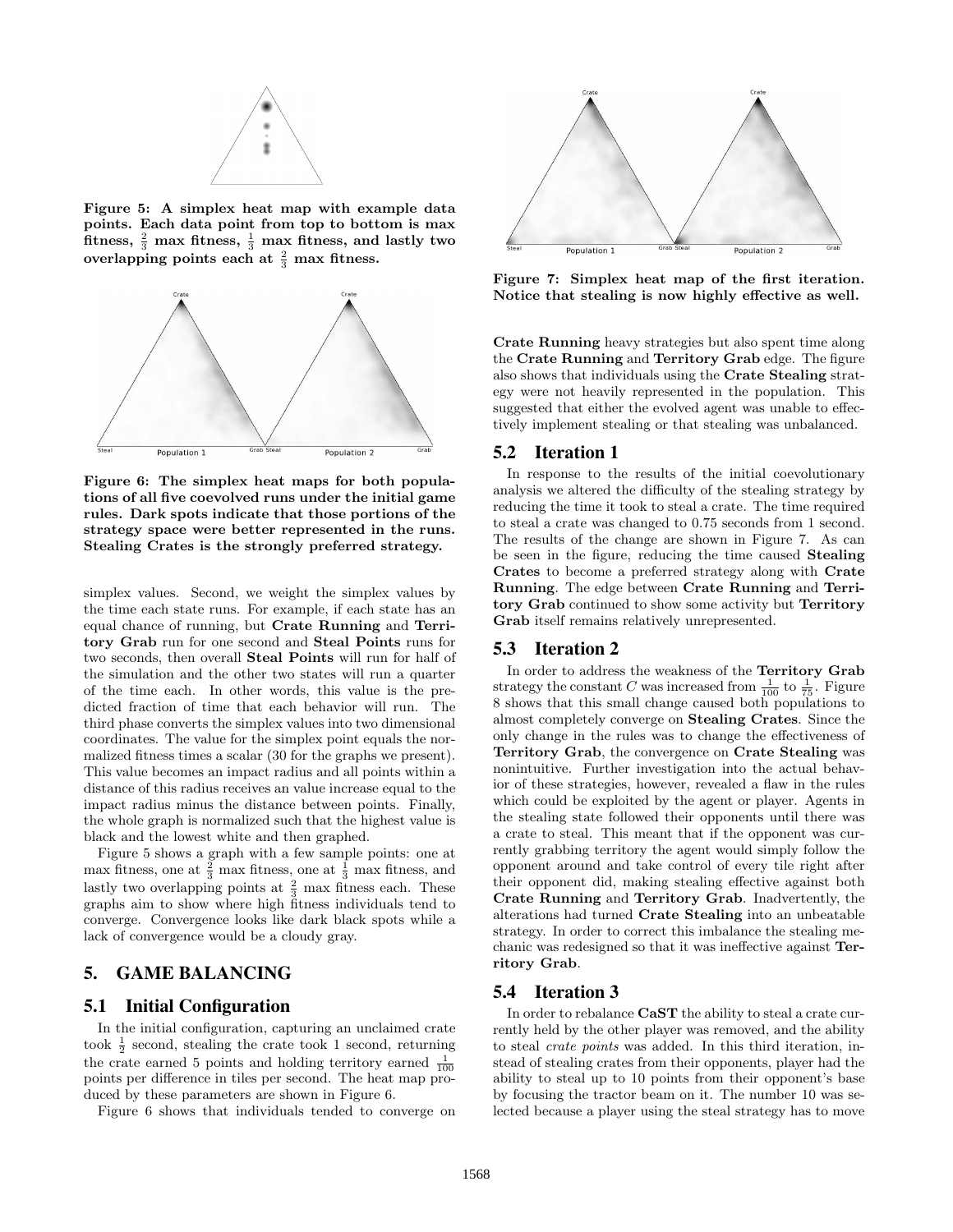

Figure 8: Simplex heat map of the second iteration. In all five runs both populations converged on Stealing Crates as the most effective strategy.



Figure 9: Simplex heat map of the third iteration. The coevolved populations were dominated primarily by Territory Grab.

twice as far as a player implementing Crate Running. In order to complete the stealing of points, the player has to the place their tractor beam on their own base. This change in the steal mechanic reduced the effectiveness of steal against Territory Grab, but maintained its effectiveness against Crate Running.

The results of the new mechanic are shown in Figure 9. As a result of the rule change Territory Grab took over as the most effective strategy. Since the Territory Grab constant had been increased in an earlier iteration we decreased it for the next iteration.

## 5.5 Iteration 4

The **Territory Grab** constant was reduced from  $\frac{1}{75}$  to  $\frac{1}{200}$ . Figure 10 shows that the results of these changes are much more promising. The individuals still spend the majority of their time on territory grabbing strategies but they also implement more mixed strategies than ever before. Strategies appear to become more ineffective as stealing becomes more involved. Since Territory Grab now seems to be functioning well, rather than altering  $C$  any further, the other two strategies are strengthened.

# 5.6 Iteration 5

To improve crate running and stealing strategies, the point values for each strategy were doubled. Taking a crate to a base earned 10 points and a player could steal up to 20 points at one time. Figure 11 shows that as a result of this final round of changes the game appears to be well balanced with respect to the evolvable agent. Individuals are spread all over the space. They still cluster a bit around Territory



Figure 10: Simplex heat map of the fourth iteration. For the first time mixed strategies started to appear on the map.



Figure 11: Simplex heat map of the fifth iteration with the final set of rule changes. The populations are fairly diverse over the strategy space.

Grab and not much around Stealing Points, but this is acceptable when considering the performance of the game as a whole.

## 6. CONCLUSIONS

By combining coevolution, an evolvable agent, and a clever visualization technique we were able to effectively balance the game of CaST. After each round of coevolution, the simplex heat map displayed not only whether or not the populations had converged, but if they had, which phenotype they had converged to.

## 6.1 Discussion

There are two main challenges to generalizing this balancing procedure for other games: selecting an appropriate representation and developing an effective visualization technique. Picking the correct representation is quite difficult. The representation needs to be easy to code and evolve; yet at the same time it needs to be capable of searching the same set of strategies as a human player. Each representation needs to be weighed in terms of the portion of the strategy space it can represent as well as how easy it is to search the strategy space with that representation. Neural nets, for example, when combined with a neuroevolution technique can represent a larger subset of the strategy space than the representation used here. On the other hand, the simpler representation when combined with the right agent can search the same sorts of strategies that humans use much more quickly.

The other main challenge in using coevolution to balance a game is in choosing the right visualization technique. CaST